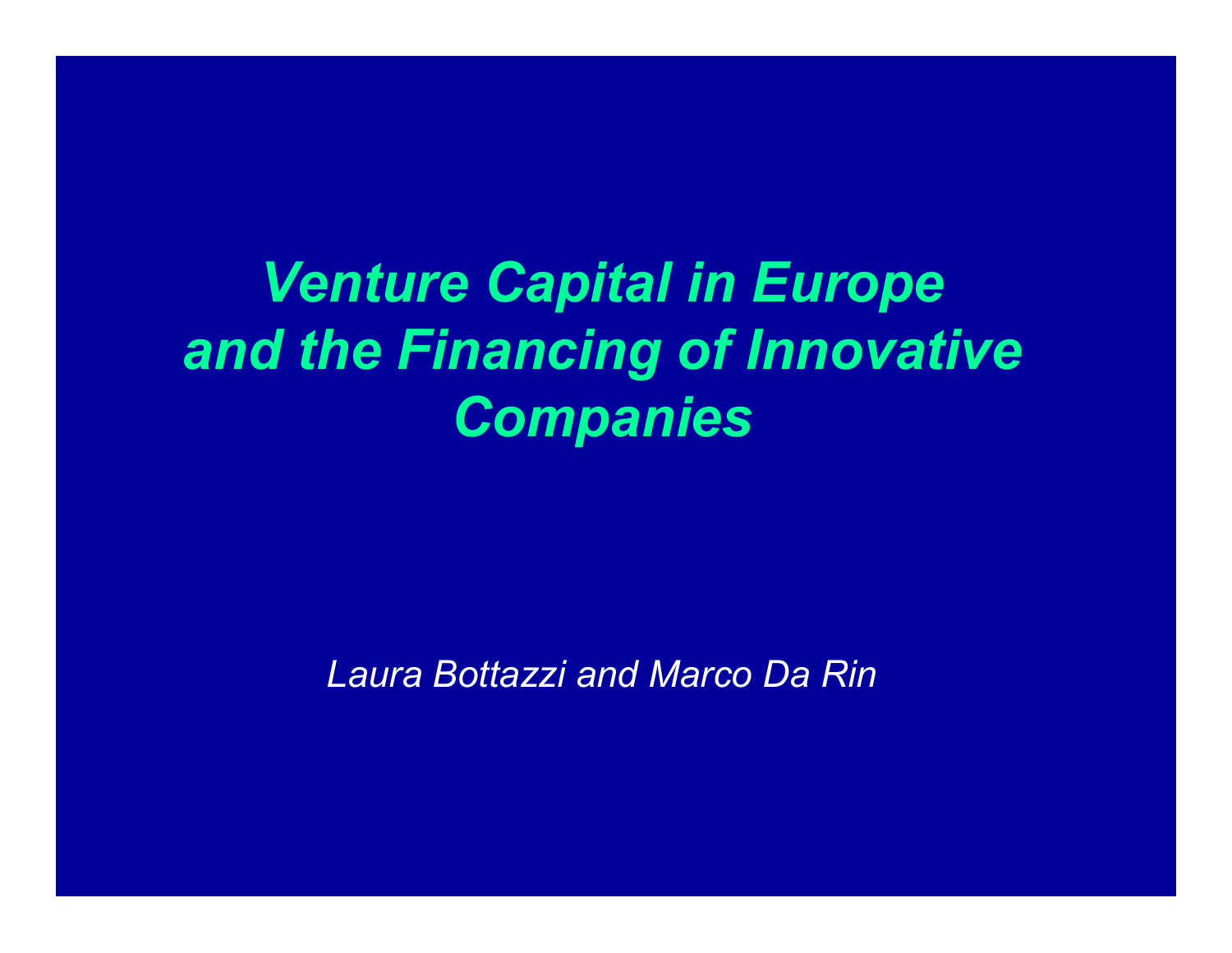## *Motivation*

- Venture capital perceived as key element of US success story
- Growing attention from European policy-makers
- How can policy contribute to nurture venture capital?
- What do we *really* know on European venture capital?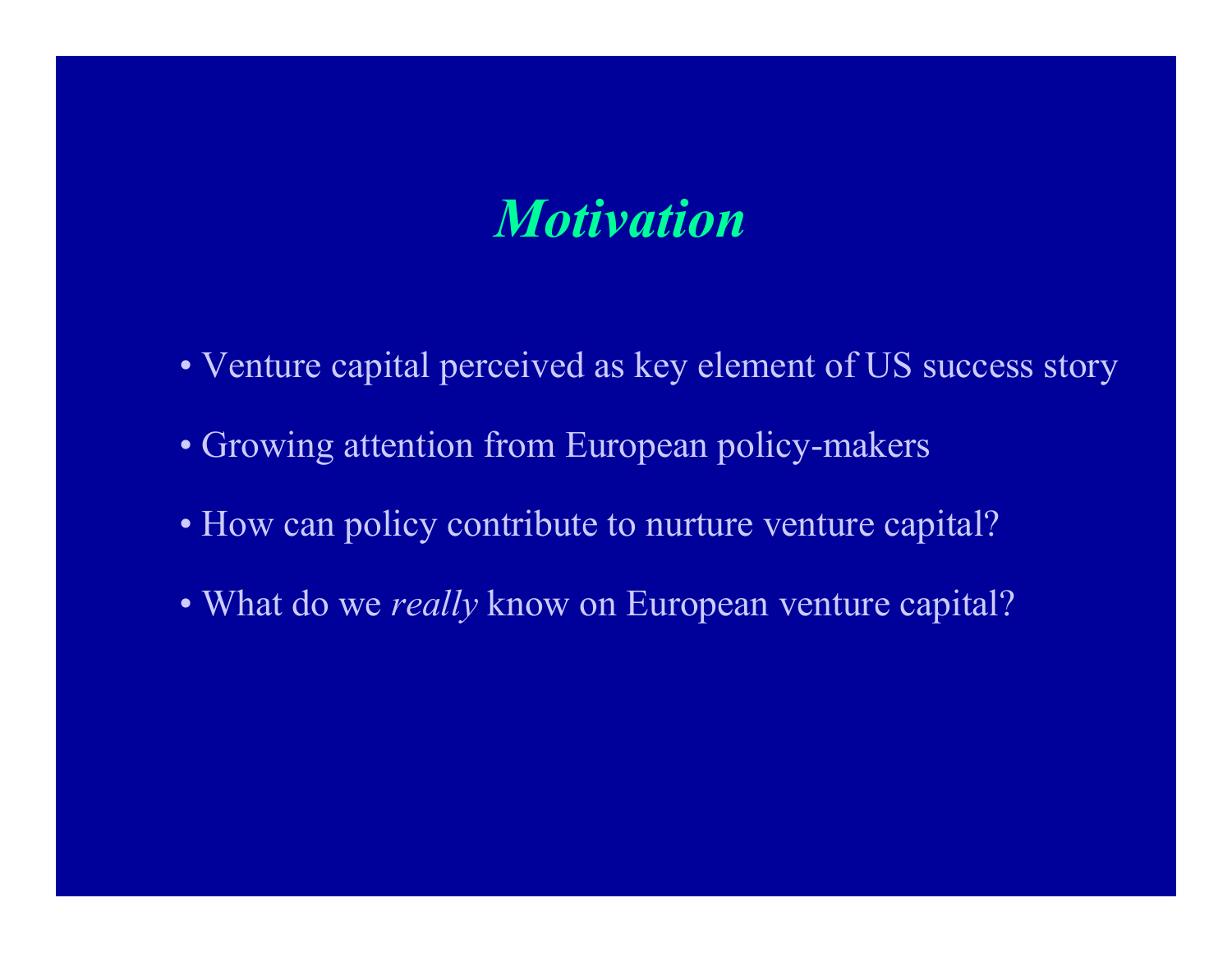# *What is venture capital?*

professional financing of dynamic new ventures typically through equity-like instruments by small local partnerships

• Hard side

• Soft side

- advice and mentoring
- networking
- reputational capital
- They come in a package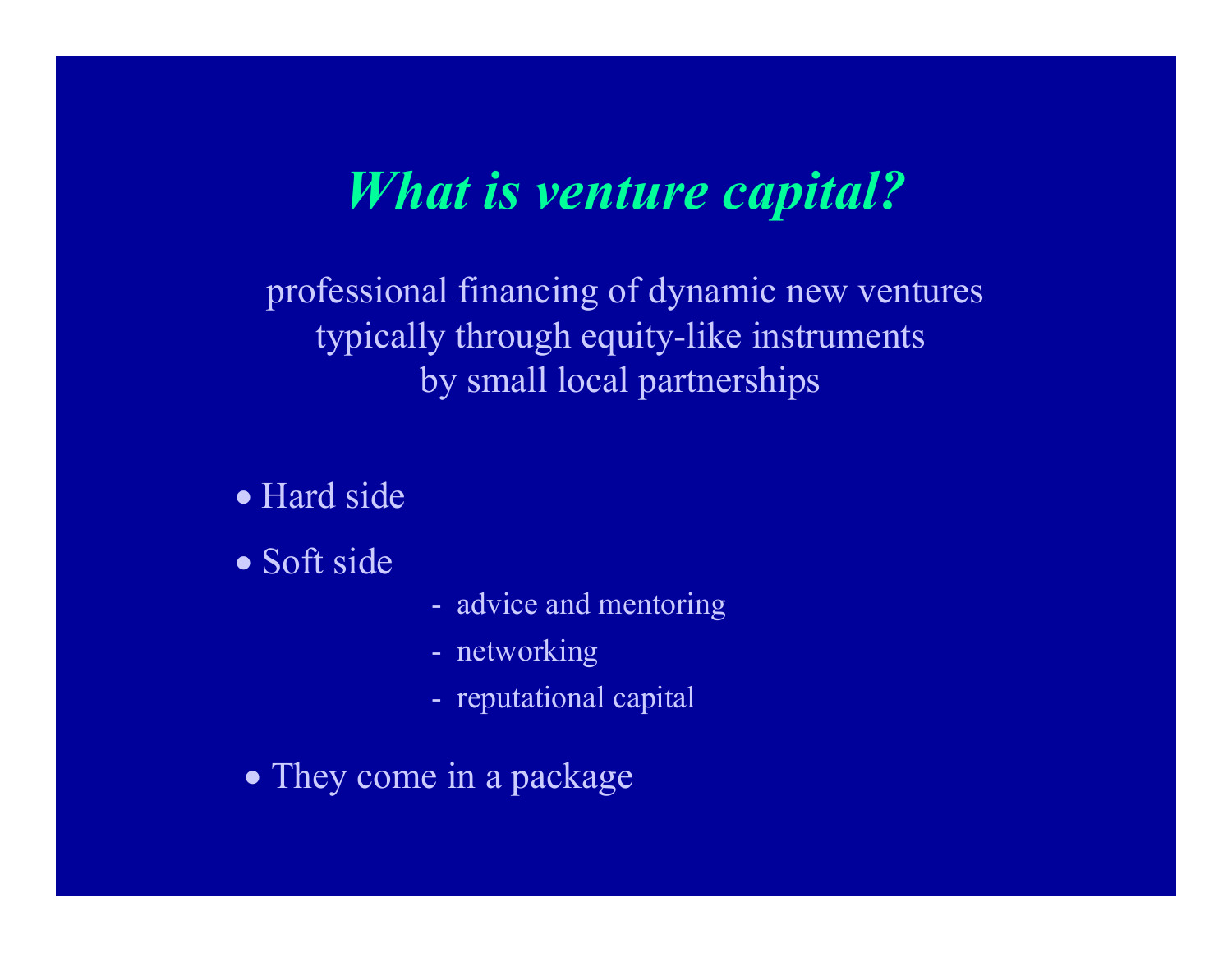# *Venture capital in Europe: an overview*

- Funds raised:
	- steep rise in both EU and US (Fig.1)
	- different sources of funds (T1)
- Funds invested  $(Fig.2, T2)$ 
	- dismal European performance (Fig.2, T2)
	- high cross-country variabiliy (T53)
	- small per firm investment (T5)
- Increase in number of venture capital firms (T6)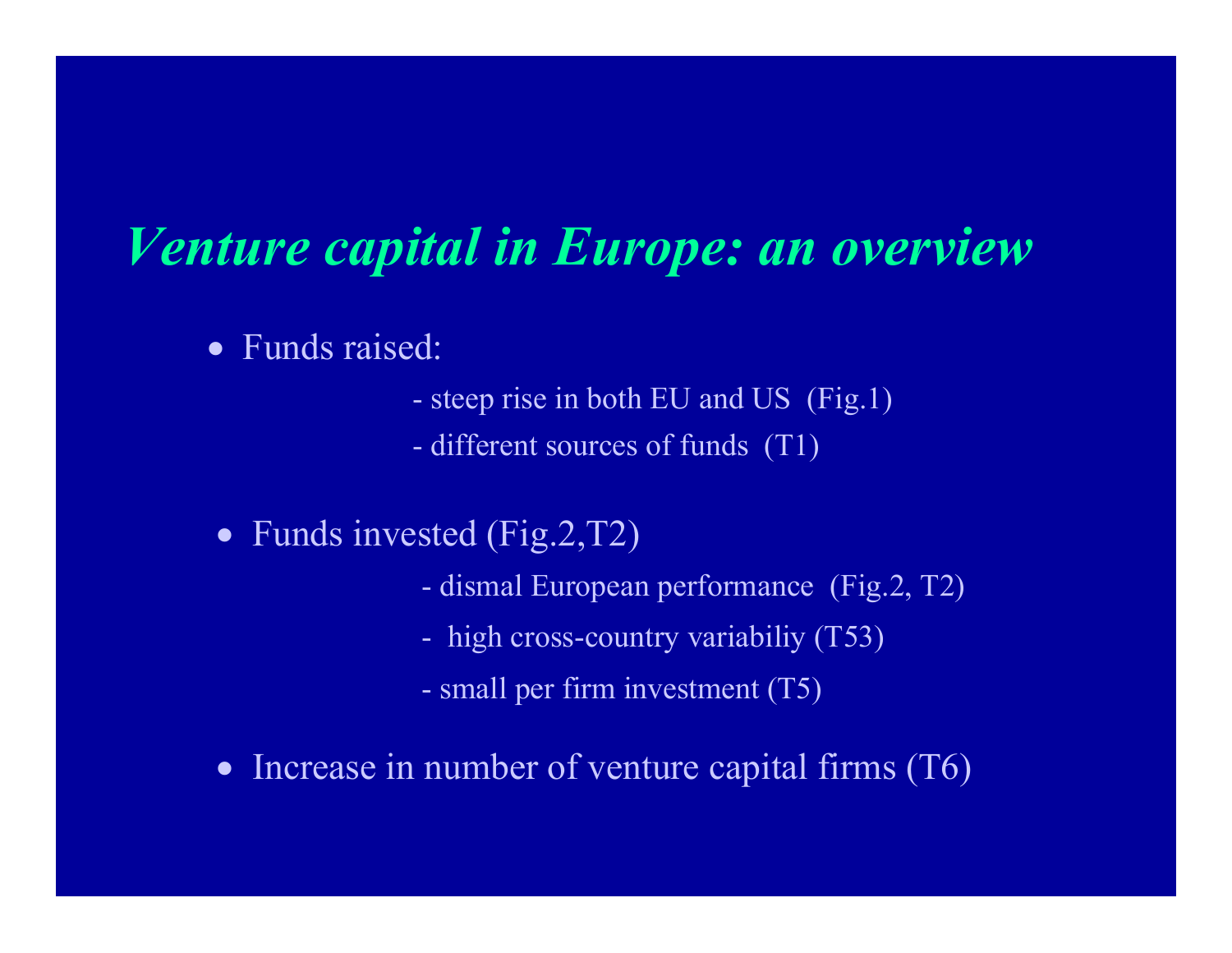# *Our contribution*

- Data shortage on European venture capital
- We look at firm-level data: 'new' stock markets 1997-2000
- Strengths:
	- availability of detailed information on homogeneous group
	- 'superstars'
	- Limitations:
		- sample selection (unlisted companies)
		- unobservables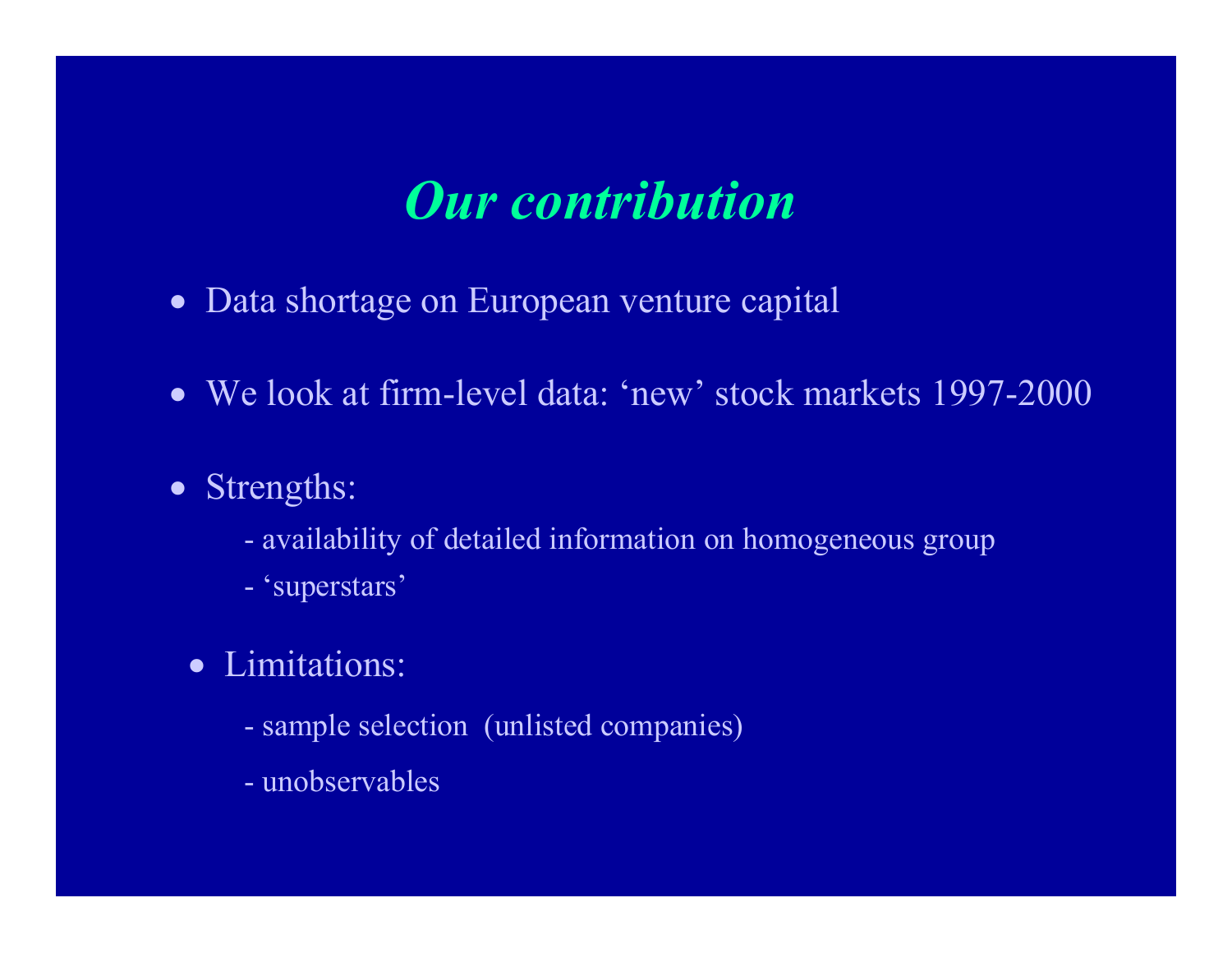## *The dataset*

- Hand collected database: 527 prospectuses, 1,790 annual reports
- Codification of financial and strategic variables (also pre-IPO)
- Venture capital data:
	- ownership structure at IPO
	- identification of venture capitalists
	- VC shareholdings and entry dates
- Price data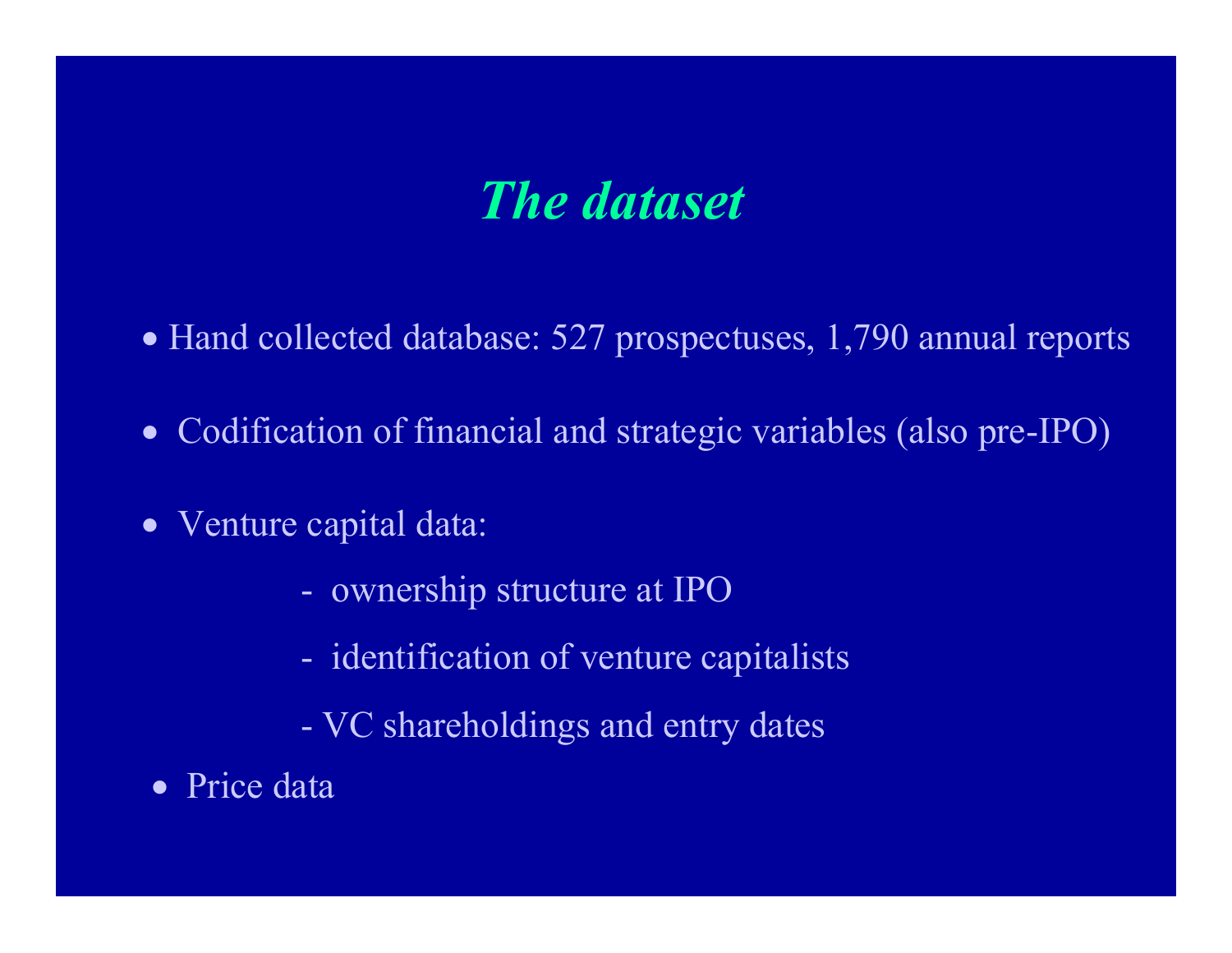#### *New markets and venture capital: overview*

- IPOs on Euro.nm (T7)
- Are Euro.nm listed companies VC-backed? (T9)
- Do venture capitalists finance listed firms? (T10, T11)
- Euro.nm and venture-backed companies (T14, T15)
- What firms are venture-backed? (T13)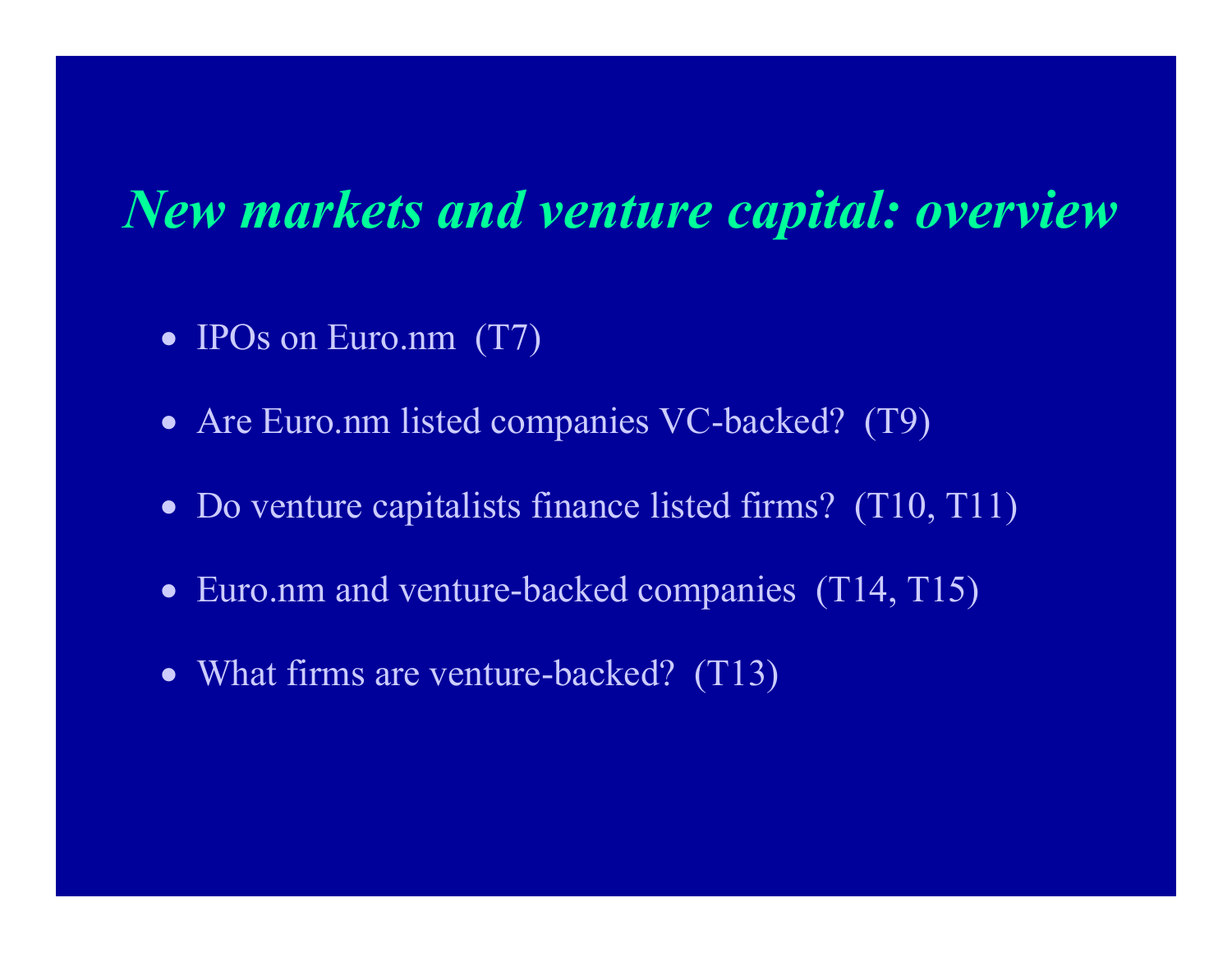#### Three testable hypotheses

- H1: the timing of the listing decision (TTL)
- H2: the amount of funds raised
- H3: post-IPO corporate growth
	- sales
	- employment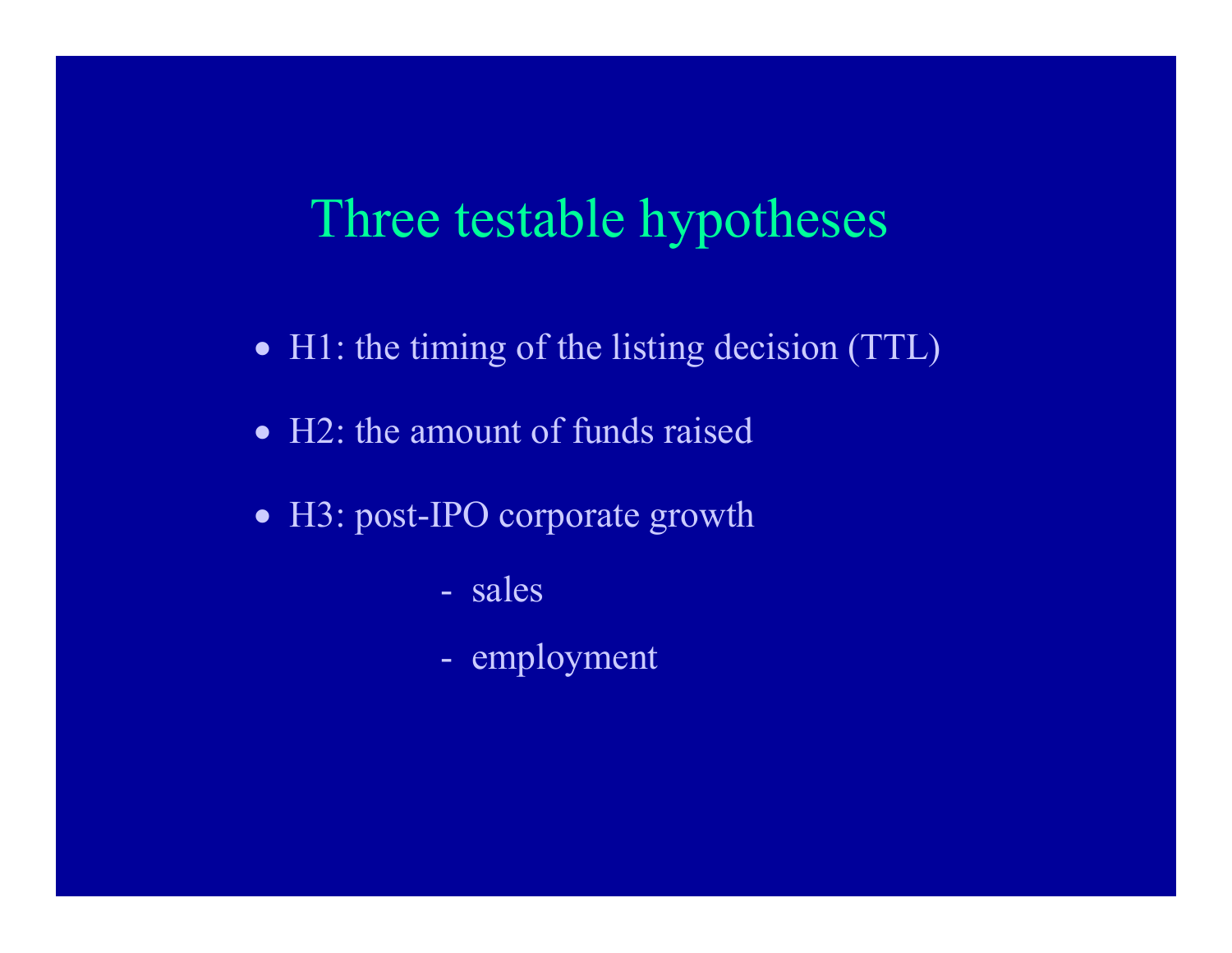## H1: Time-to-listing

• H1: (Cox proportional hazard model, T16) - VC *insignificantly* increases TTL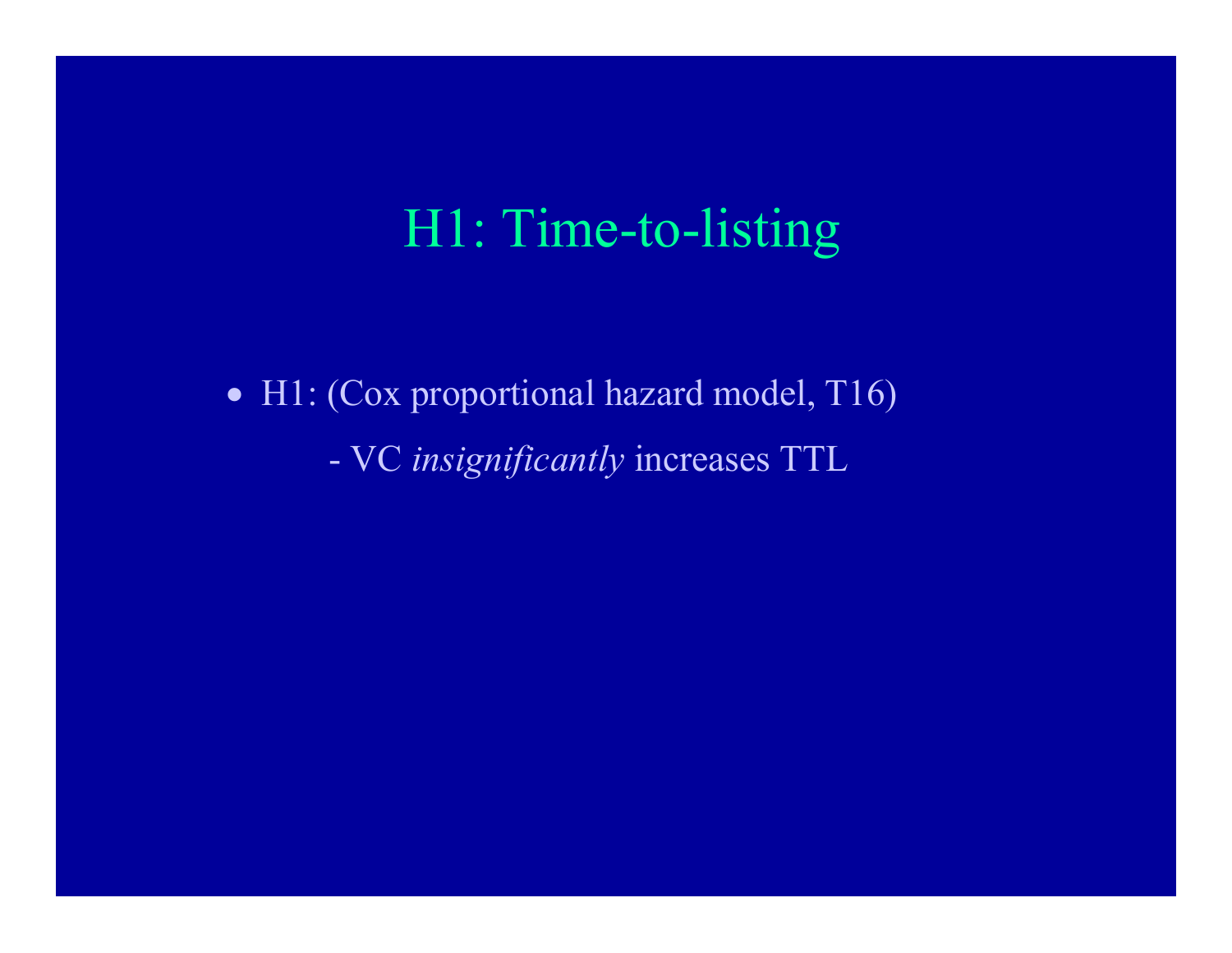#### H2: Amount of funds raised

• H2: (Robust regression, T17)

- VC *significantly* increases amount raised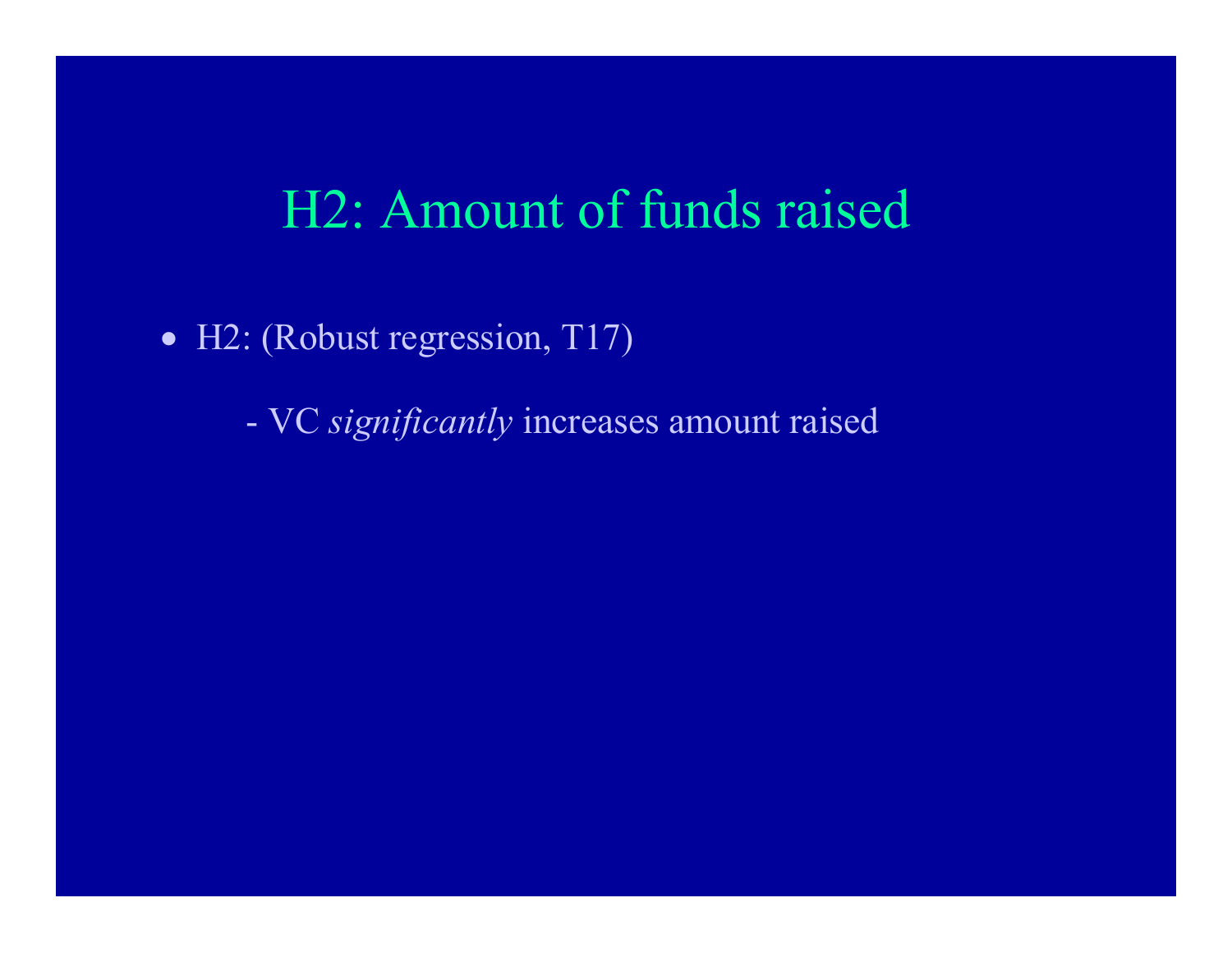# H3: post-IPO growth

- H3: (difference in medians test, T18)
	- VC-backed firms do *not* grow significantly more than others
	- Post-IPO, VC-backed firms are smaller, and less profitable
- H3: (robust regressions, T19-20)
	- **∆**Employment increases with ROA, Leverage, Germany, (VC *insignificantly* decreases employment)
	- **∆**Sales increase with ROA, age, Germany, export (VC (*in)significantly* decreases sales)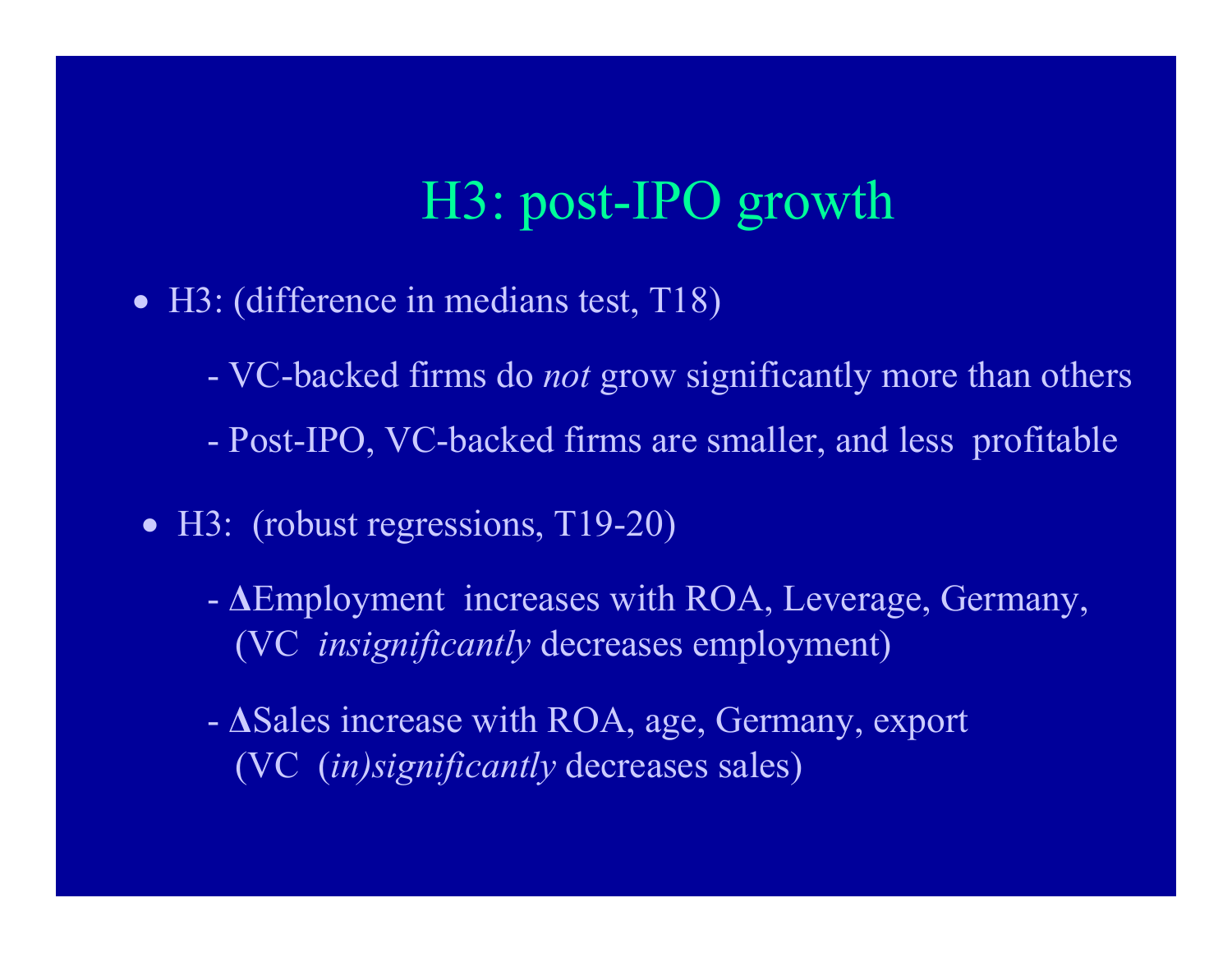### Robustness checks

- VC support is not random, hence our estimates could be biased
- The 'matching' method (T21)
- The 'difference in differences' method (T22)

• Results corroborate our previous findings on employment and sales growth